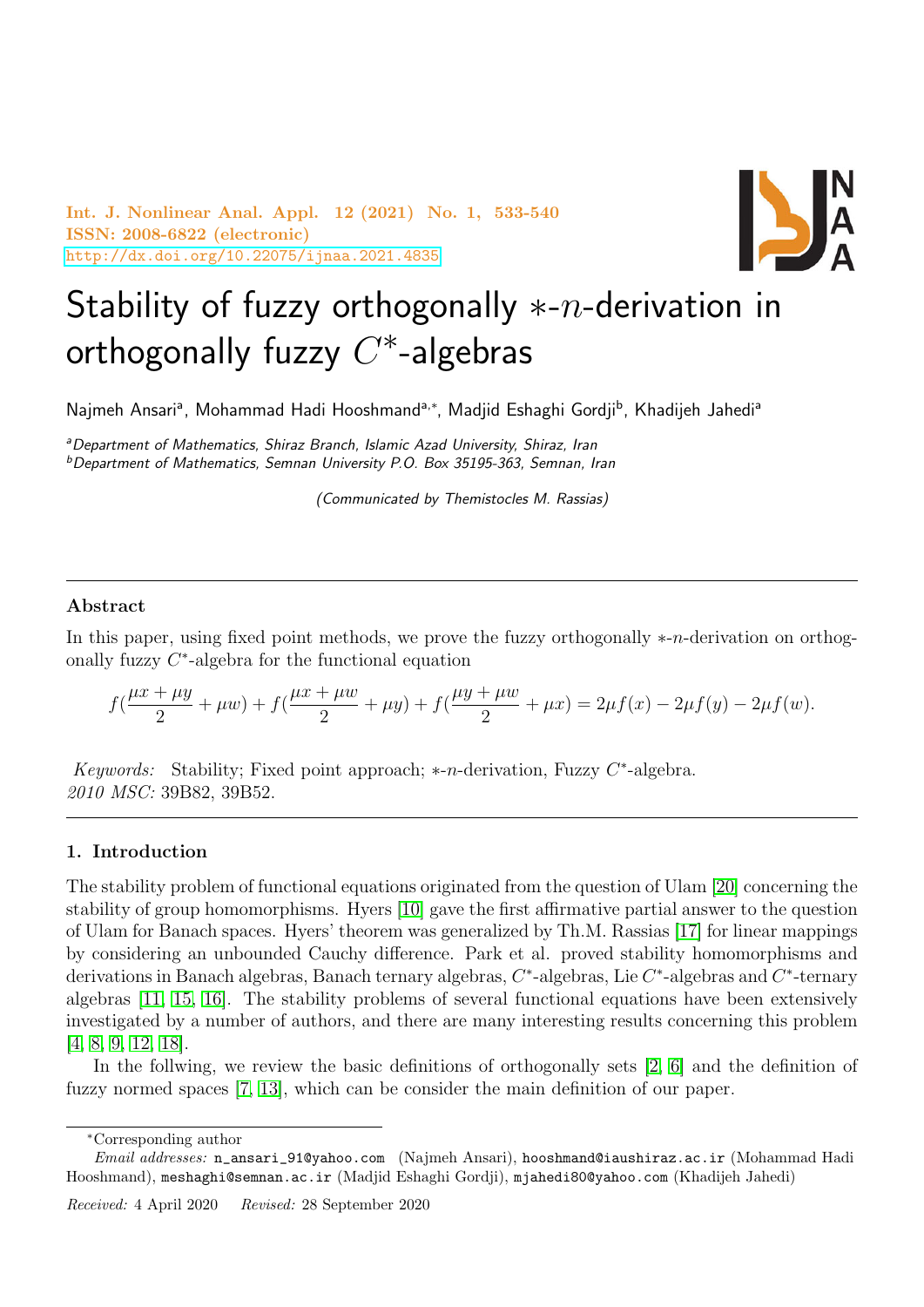**Definition 1.1.** Let  $X \neq \emptyset$  and  $\bot \subseteq X \times X$  be an binary relation. If  $\bot$  satisfies the following condition

$$
\exists x_0; (\forall y; y \bot x_0) \text{ or } (\forall y; x_0 \bot y),
$$

then X is called an orthogonally set (briefly O-set). We denote this O-set by  $(X, \perp)$ .

**Definition 1.2.** Let  $(X, \perp)$  be an orthogonally space. A function  $f : X \to X$  is called  $\perp$ -preserving, if  $x \perp y$ , then  $f(x) \perp f(y)$  for all  $x, y \in X$ .

**Definition 1.3.** Let  $(X, \perp)$  be an O-set. A sequence  $\{x_n\}_{n\in\mathbb{N}}$  is called orthogonally sequence (briefly O-sequence) if

$$
(\forall n; x_n \perp x_{n+1})
$$
 or  $(\forall n; x_{n+1} \perp x_n).$ 

**Definition 1.4.** Let  $(X, \perp, d)$  be an orthogonally metric space (i.e,  $(X, \perp)$  is an O-set and  $(X, d)$ ) is a metric space), then  $f: X \to X$  is  $\bot$ -continuous at  $a \in X$  if for each O-sequence  $\{a_n\}_{n\in\mathbb{N}}$  in X,  $a_n \to a$ , implies  $f(a_n) \to f(a)$ . Also, f is ⊥−continuous on X if f is ⊥−continuous at each  $a \in X$ .

It is abvious to see that every continuous mapping is ⊥−continuous.

**Definition** 1.5. Let  $(X, \perp, d)$  be an orthogonally metric space, then X is orthogonally complete (briefly O-complete) if every Cauchy O-sequence is convergent.

Every complete metric space is O-complete, but the converse is not true.

**Definition 1.6.** Let  $(X, \perp, d)$  be an orthogonally metric space and  $0 < \lambda < 1$ . A mapping  $f : X \to Y$ X is said to be orthogonality contraction with Lipschitz constant  $\lambda$  if

$$
d(fx, fy) \le \lambda d(x, y) \quad \text{if } x \bot y.
$$

**Definition 1.7.** Let X be a set. A function  $d: X \times X \to [0,\infty]$  is called a generalized metric on X if d satisfies the following conditions:

(1)  $d(x, y) = 0$  if and only if  $x = y$  for all  $x, y \in X$ ; (2)  $d(x, y) = d(y, x)$  for all  $x, y \in X$ ; (3)  $d(x, z) \leq d(x, y) + d(y, z)$  for all  $x, y, z \in X$ .

<span id="page-1-0"></span>**Theorem 1.8.** [\[2\]](#page-7-11) Let  $(X, d, \perp)$  be an O-complete generalized metric space and  $0 \leq \lambda < 1$ . Let  $T : X \to X$  be  $\bot$ -preserving,  $\bot$ -continuous and  $\bot$ - $\lambda$ -contraction. Consider the "O-sequence of successive approximations with initial element  $x_0$  ":  $x_0$ ,  $T(x_0)$ ,  $T^2(x_0)$ , ...,  $T^n(x_0)$ , ... . Then, either  $d(T^n(x_0), T^{n+1}(x_0)) = \infty$  for all  $n \geq 0$ , or there exists a positive integer  $n_0$  such that  $d(T^n(x_0), T^{n+1}(x_0)) < \infty$  for all  $n \geq n_0$ . If the second alternative holds, then i) the O-sequence of  $\{T^n(x_0)\}\$ is convergent to a fixed point  $x^*$  of T. ii)  $x^*$  is the unique fixed point of T in  $X^* = \{y \in X : d(T^n(x_0), y) < \infty\}.$ *iii*)  $d(y, x^*) \leq \frac{1}{1}$  $\frac{1}{1-\lambda}d(y,T(y))$  for all  $y \in X^*$ .

In the follwing, we use the definition of fuzzy normed spaces to investigate a fuzzy version of the Hyers-Ulam stability for the functional equation in the fuzzy normed algebra setting [\[1,](#page-7-15) [3,](#page-7-16) [14,](#page-7-17) [19\]](#page-7-18).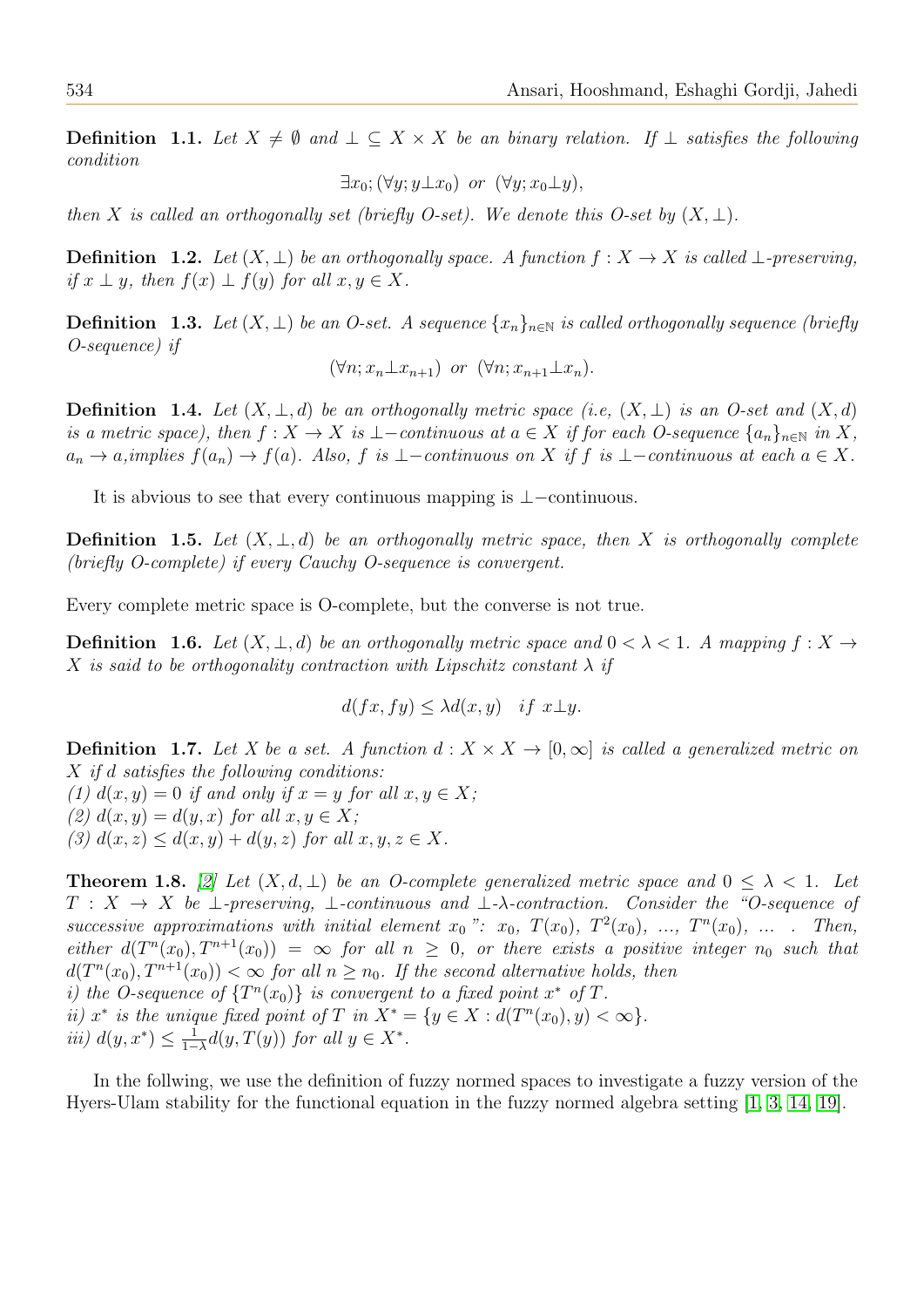**Definition 1.9.** Let X be a vector space. A function  $N : X \times \mathbb{R} \to [0,1]$  is called a fuzzy norm on X if  $(N_1)$   $N(x,t) = 0$  for all  $x \in X$  and  $t \in \mathbb{R}$  with  $t \leq 0$ ;  $(N_2)$   $x = 0$  if and only if  $N(x,t) = 1$  for all  $x \in X$  and  $t > 0$ ; (N<sub>3</sub>)  $N(cx, t) = N(x, \frac{t}{|c|})$  for all  $x \in X$  and  $c \neq 0$ ;  $(N_4)$   $N(x+y,s+t) \geq min\{N(x,s),N(y,t)\}\$  for all  $x,y \in X$  and  $s,t \in \mathbb{R}$ ;  $(N_5)$   $N(x,.)$  is a non-decreasing function of R and  $\lim_{t\to\infty}N(x,t)=1$  for all  $x\in X$  and  $t\in\mathbb{R}$ ;  $(N_6)$  for all  $x \in X$  with  $x \neq 0$ ,  $N(x,.)$  is continuous on  $\mathbb{R}$ . The pair  $(X, N)$  is called a fuzzy normed vector space.

**Definition** 1.10. Let  $(X, \perp, N)$  be a orthogonally fuzzy normed vector space. A sequence  $\{x_n\}$  in X is said to be convergent to a point  $x \in X$  or converges if there exists  $x \in X$  such that

$$
lim_{n\to\infty} N(x_n - x, t) = 1
$$

for all  $t > 0$ . In this case, x is called the limit of the sequence  $\{x_n\}$  and we denote it by N −  $lim_{n\to\infty}x_n=x.$ 

**Definition 1.11.** Let  $(X, N)$  be a fuzzy normed vector space. A sequence  $\{x_n\}$  in X is called Cauchy if, for each  $\epsilon > 0$  and  $t > 0$ , there exists an  $n_0 \in N$  such that for all  $n \geq n_0$  and all  $p > 0$ , we have  $N(x_{n+p}-x_n,t)>1-\epsilon$ .

It is well-known that every convergent sequence in a fuzzy normed vector space is a Cauchy sequence. If each Cauchy sequence is convergent, then the fuzzy normed vector space is said to be complete and the complete fuzzy normed vector space is called a fuzzy Banach space. We say that a mapping  $f: X \to Y$  between fuzzy normed vector spaces X and Y is continuous at a point  $x_0 \in X$  if, for each sequence  $\{x_n\}$  converging to  $x_0 \in X$ , the sequence  $f(x_n)$  converges to  $f(x_0)$ . If  $f : X \to Y$ is continuous at each  $x \in X$ , then  $f : X \to Y$  is said to be continuous on X.

**Definition 1.12.** A fuzzy normed algebra  $(X, N)$  is a fuzzy normed space  $(X, N)$  with the algebraic structure such that  $(N_7)$   $N(xy, ts) \geq N(x, t)N(y, s)$  for all  $x, y \in X$  and  $t, s > 0$ .

Every normed algebra  $(X, ||.||)$  defines a fuzzy normed algebra  $(X, N)$ , where N is defined by

$$
N(x,t) = \frac{t}{t + ||x||}
$$

for all  $t > 0$ . This space is called the induced fuzzy normed algebra.

**Definition 1.13.** Let  $(X, N)$  and  $(Y, N)$  be fuzzy normed algebras. (1) A C-linear mapping  $f: X \to Y$  is called a homomorphism if

$$
f(xy) = f(x)f(y)
$$

for all  $x, y \in X$ . (2) An C-linear mapping  $f: X \to X$  is called a derivation if

$$
f(xy) = f(x)y + xf(y)
$$

for all  $x, y \in X$ .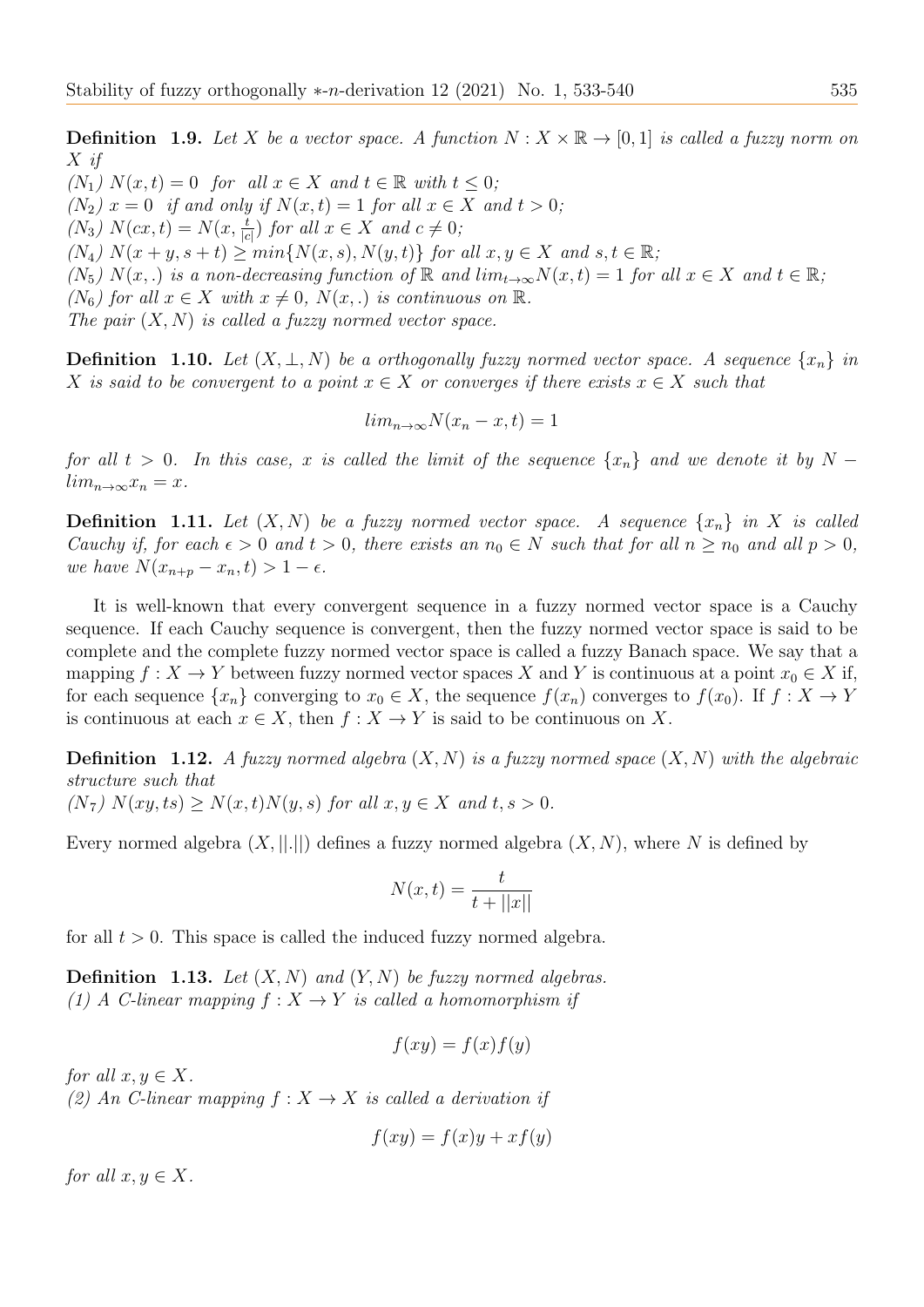**Definition 1.14.** Let  $(U, N)$  be a fuzzy Banach algebra. Then an involution on U is a mapping  $u \to u^*$  from U into U which satisfies the following: (a)  $u^{**} = u$  for any  $u \in \mathcal{U}$ ; (b)  $(\alpha u + \beta v)^* = \overline{\alpha} u^* + \overline{\beta} v^*;$ (c)  $(uv)^* = v^*u^*$  for any  $u, v \in \mathcal{U}$ .

If, in addition,  $N(u^*u, ts) = N(u, t)N(u, s)$  and  $N(u^*, t) = N(u, t)$  for all  $u \in \mathcal{U}$  and  $t, s > 0$ , then  $\mathcal{U}$ is a fuzzy  $C^*$ -algebra.

## 2. Stability of  $*$ -*n*-derivation in orthogonally fuzzy  $C^*$ -algebras

Throughout this section, assume that  $(A, \|.\|_1, \perp_1)$  with norm  $N_A$  and  $a\perp_1 b$  if  $ab^* = b^* a = 0$  is an orthogonally fuzzy  $C^*$ -algebras. For any mapping  $f: A \to A$ , we define

$$
\Delta_{\mu} f(x, y, w) := f\left(\frac{\mu x + \mu y}{2} + \mu w\right) + f\left(\frac{\mu x + \mu w}{2} + \mu y\right) + f\left(\frac{\mu y + \mu w}{2} + \mu x\right) - 2\mu f(x) - 2\mu f(y) - 2\mu f(w)
$$
\n(2.1)

for all  $\mu \in \mathbb{T}^1 := \{v \in \mathbb{C} : |v| = 1\}$  and  $x, y, w \in A$  with  $x \perp y, y \perp w$  and  $w \perp x$ . Note that a C-linear mapping  $\delta: A \to A$  is called a fuzzy C<sup>\*</sup>-algebra derivation on fuzzy C<sup>\*</sup>-algebra if  $\delta$  satisfies the following

$$
\delta(xy) = y\delta(x) + x\delta(y) \tag{2.2}
$$

and

$$
\delta(x^*) = \delta(x)^* \tag{2.3}
$$

for all  $x; y \in A$ . We are going to investigate the generalized Hyers-Ulam stability of orthogonally fuzzy  $C^*$ -algebra derivation on orthogonally fuzzy  $C^*$ -algebra for the functional equation

$$
\Delta_{\mu} f(x, y, w) := 0. \tag{2.4}
$$

For a given mapping  $f : A \to A$ , we define

$$
D(z_1, z_2, ..., z_n) := f(z_1 z_2 ... z_n) - f(z_1) z_2 z_3 ... z_n - z_1 f(z_2) z_3 ... z_n - \dots - z_1 z_2 ... z_{n-1} f(z_n)
$$
\n
$$
(2.5)
$$

<span id="page-3-3"></span>for all  $z_i \in A$ ,  $z_i \perp z_{i+1}$ .

**Theorem 2.1.** Let  $f : A \to A$  be a mapping for which there are functions  $\varphi : A^n \to [0, \infty)$  such tha there exists an  $L < \frac{1}{2}$  with

<span id="page-3-1"></span>
$$
\varphi(\frac{x_1}{2}, \frac{x_2}{2}, ..., \frac{x_n}{2}) \le \frac{L\varphi(x_1, x_2, ..., x_n)}{2}
$$
\n(2.6)

<span id="page-3-0"></span>
$$
N_A(\Delta_{\mu}f(x_1, x_2, x_3), t) \ge \frac{t}{t + \varphi(x_1, x_2, x_3, ..., 0)}
$$
\n(2.7)

<span id="page-3-2"></span>
$$
N_A(D(x_1, x_2, ..., x_n), t) \ge \frac{t}{t + \varphi(x_1, x_2, ..., x_n)}
$$
\n(2.8)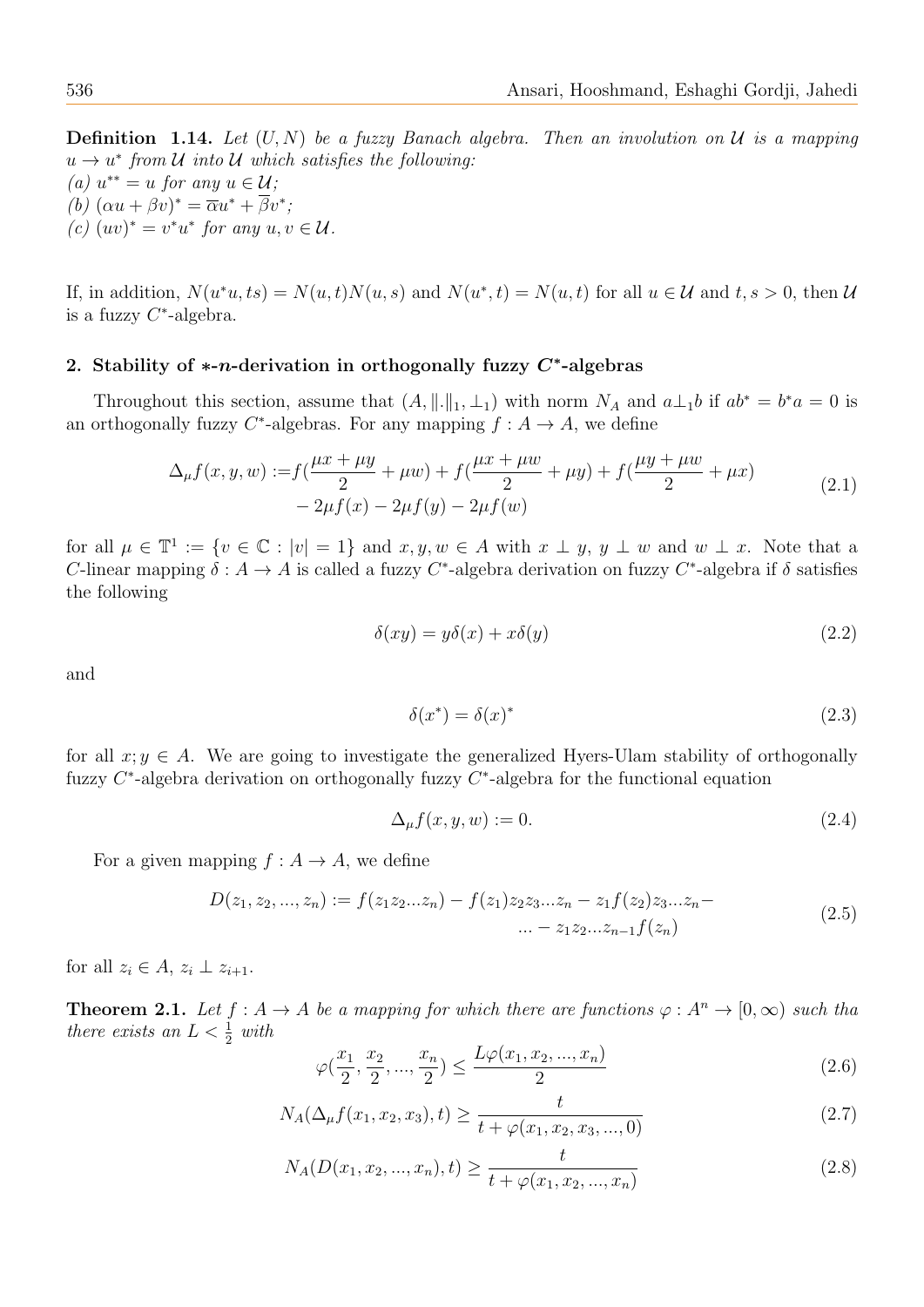Stability of fuzzy orthogonally  $*$ -n-derivation 12 (2021) No. 1, 533-540 537

$$
N_A(f(x^*) - f(x)^*, t) \ge \frac{t}{t + \varphi(x, 0, ..., 0)}
$$
\n(2.9)

for all  $\mu \in \mathbb{T}$ ,  $x_1, x_2, ..., x_n \in A$  with  $x_i \perp x_{i+1}$  and  $t > 0$ . Then there exists a unique fuzzy orthogonally  $*-n$ -derivation  $\delta: A \to A$  such that

$$
N_A(f(x) - \delta(x), t) \ge \frac{(6 - 6L)t}{(6 - 6L)t + \varphi(x, x, ..., x)}
$$
\n(2.10)

for all  $x \in A$  and  $t > 0$ .

**Proof**. Putting  $\mu = 1$ ,  $x = x_1 = x_2 = x_3$  and  $x_4 = ... = x_n = 0$  in (2.[7\)](#page-3-0), we have

$$
N_A(3f(2x) - 6f(x), t) \ge \frac{t}{t + \varphi(x, x, x, ..., 0)}
$$
\n(2.11)

for all  $x \in A$ . So

<span id="page-4-0"></span>
$$
N_A(f(x) - 2f(\frac{x}{2}), t) \ge \frac{3t}{3t + \varphi(\frac{x}{2}, \frac{x}{2}, \frac{x}{2}, ..., 0)} \ge \frac{3t}{3t + \frac{L}{2}\varphi(x, x, x, ..., 0)}
$$
(2.12)

for all  $x \in A$ . Consider the set  $X := \{g : A \to A\}$  and define the generalized metric d on X, by

$$
d(g, h) = \inf \{ \mu \in \mathbb{R}^+ : N_A(g(x) - h(x), \mu t) \ge \frac{t}{t + \varphi(x, x, x, ..., 0)}, \ \forall x \in A, t > 0 \}.
$$

Now, we put the orthogonality relation  $\perp$  on X as follows

$$
h \perp g \iff h(x) \perp g(x) \text{ or } g(x) \perp h(x)
$$

for all  $x \in A$  and  $g, h \in X$ . It is easy to show that  $(X, d, \perp)$  is an O-complete generalized metric space.

Now, we consider the linear mapping  $T : X \to X$  defined by  $Tg(x) = 2g(\frac{x}{2})$  $(\frac{x}{2})$  for all  $x \in A$ . Let  $g, h \in X$  with  $g \perp h$  be such that  $d(g, h) = \epsilon$ . Then  $N_A(g(x) - h(x), \epsilon t) \geq \frac{\epsilon}{t + \varphi(x, x, x, \ldots, 0)}$  for all  $x \in A$ and  $t > 0$ . Hence

$$
N_A(Tg(x) - Th(x), Let) = N_A(2g(\frac{x}{2}) - 2h(\frac{x}{2}), Let)
$$
  
=  $N_A(g(\frac{x}{2}) - h(\frac{x}{2}), \frac{Let}{2})$   

$$
\geq \frac{\frac{Lt}{2}}{\frac{Lt}{2} + \varphi(\frac{x}{2}, \frac{x}{2}, \frac{x}{2}, ..., 0)}
$$
  

$$
\geq \frac{\frac{Lt}{2}}{\frac{Lt}{2} + \frac{L\varphi(x, x, x, ..., 0)}{2}} = \frac{t}{t + \varphi(x, x, x, ..., 0)}
$$

for all  $x \in A$  and  $t > 0$ . Thus  $d(g, h) = \epsilon$  implies that  $d(Tg, Th) \leq L\epsilon$ . Hence we see that

$$
d(Tg, Th) \le L \ d(g, h)
$$

for all  $g, h \in X$  with  $g \perp h$ , that is, T is a strictly contractive self-mapping of X with the Lipschitz constant L. Now, we show that T is ⊥-continuous. To this end, let  $\{g_n\}_{n\in\mathbb{N}}$  be an O-sequence with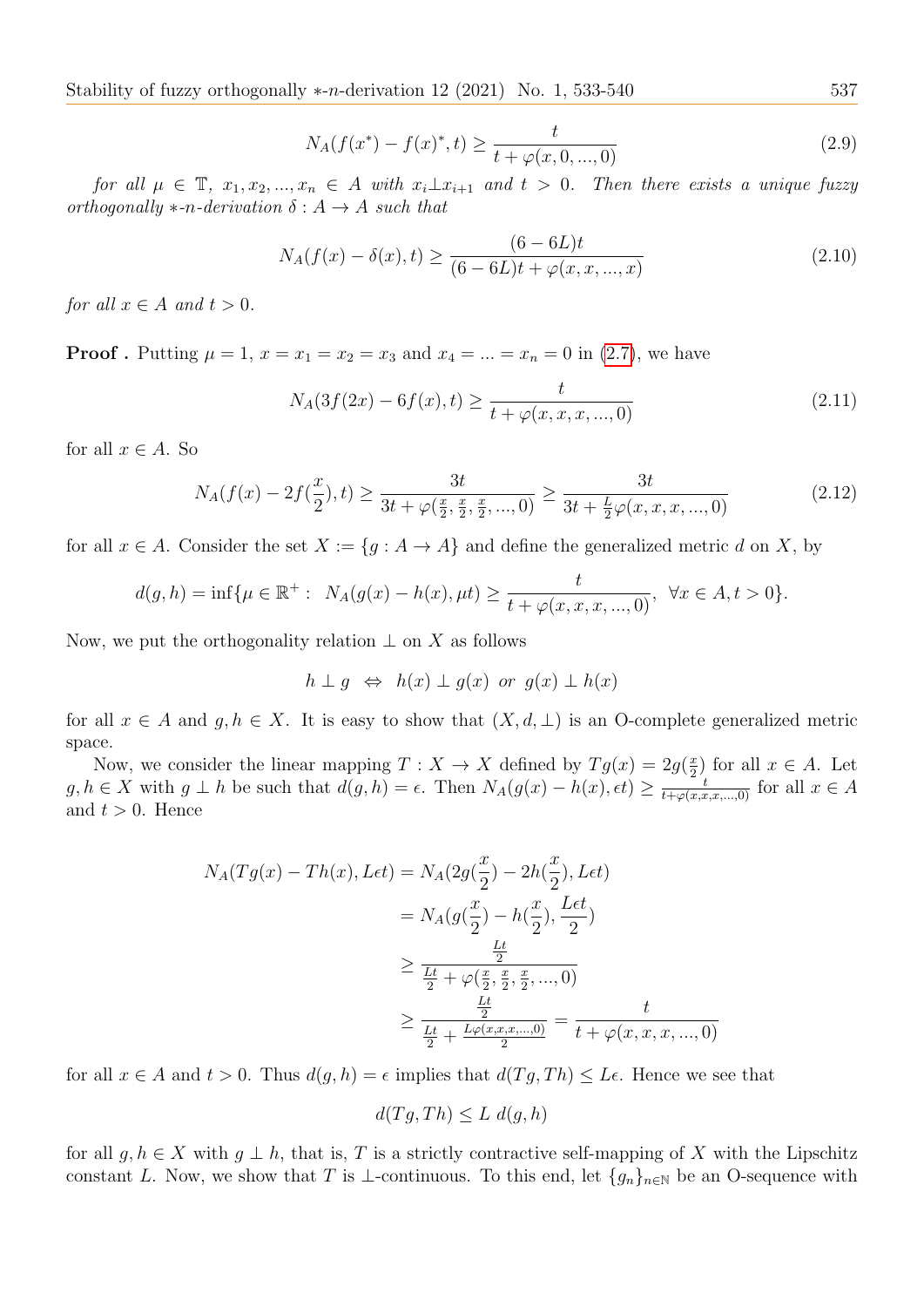$g_n \perp g_{n+1}$  or  $g_{n+1} \perp g_n$  in  $(X, d, \perp)$  for all  $n \in \mathbb{N}$ , which convergent to  $g \in X$  and let  $\epsilon > 0$  be given. Then there exists  $N \in \mathbb{N}$  and  $k \in \mathbb{R}^+$  with  $k < \epsilon$  such that

$$
N_A(g_n(x) - g(x), kLt) \ge \frac{t}{t + \varphi(x, x, x, ..., 0)}
$$

for all  $x \in A$  and  $n \geq N$  and so

$$
N_A(2g_n(\frac{x}{2}) - 2g(\frac{x}{2}), kLt) \ge \frac{t}{t + \varphi(\frac{x}{2}, \frac{x}{2}, \frac{x}{2}, ..., 0)}
$$

for all  $x \in A$  and  $n \geq N$ . By inequality (2.[6\)](#page-3-1) and the definition of T, we get

$$
N_A(Tg_n(x) - Tg(x), kLt) \ge \frac{t}{t + \varphi(x, x, x, ..., 0)}
$$

for all  $x \in A$  and  $n \geq N$ . Hence

$$
d(T(g_n), T(g)) \le kL < \epsilon
$$

for all  $n \geq N$ . It follows that T is ⊥-continuous. It follows from (2.[12\)](#page-4-0) that

$$
N_A(f(x) - 2f(\frac{x}{2}), \frac{Lt}{2}) \ge \frac{3t}{3t + \varphi(x, x, x, ..., 0)}
$$
\n(2.13)

for all  $x \in A$  and all  $t > 0$ . This implies that  $d(f, Tf) \leq \frac{L}{6}$  $\frac{L}{6}$ . By Theorem [1](#page-1-0).8, there exists a mapping  $\delta: A \to A$  satisfying the following:

•  $\delta$  is a fixed point of T, that is,

<span id="page-5-0"></span>
$$
\delta(\frac{x}{2}) = \frac{\delta(x)}{2} \tag{2.14}
$$

for all  $x \in A$ . The mapping  $\delta$  is a unique fixed point of T in the set  $Y = \{h \in X : d(g, h) < \infty\}.$ This implies that  $\delta$  is a unique mapping satisfying equation (2.[14\)](#page-5-0) such that there exists  $\mu \in (0,\infty)$ satisfying

$$
N_A(g(x) - H(x), \mu t) \ge \frac{t}{t + \varphi(x, x, x, ..., 0)}
$$
\n(2.15)

for all  $x \in X$  and  $t > 0$ .

•  $d(T^n f, \delta) \to 0$  as  $n \to \infty$ . This implies the equality

<span id="page-5-1"></span>
$$
N - \lim_{n \to \infty} 2^n f(\frac{x}{2^n}) = \delta(x) \tag{2.16}
$$

for all  $x \in X$ .

•  $d(f, \delta) \leq \frac{d(f, Tf)}{1-L}$  with  $f \in X$ , which implies the inequality  $d(f, \delta) \leq \frac{L}{6-\epsilon}$  $\frac{L}{6-6L}$ . This implies that the inequality  $(2.22)$  $(2.22)$  holds. It follows from equations  $(2.7)$  $(2.7)$  and  $(2.16)$  $(2.16)$  that

$$
N_A(\delta(\frac{\mu x_1 + \mu x_2}{2} + \mu x_3) + \delta(\frac{\mu x_1 + \mu x_3}{2} + \mu x_2) + \delta(\frac{\mu x_2 + \mu x_3}{2} + \mu x_1)
$$
  
\n
$$
-2\mu\delta(x_1) - 2\mu\delta(x_2) - 2\mu\delta(x_3), t)
$$
  
\n
$$
= N - \lim_{n \to \infty} (2^n f(\frac{\mu x_1 + \mu x_2}{2^{n+1}} + \frac{\mu x_3}{2^n}) + 2^n f(\frac{\mu x_1 + \mu x_3}{2^{n+1}} + \frac{\mu x_2}{2^n}) + 2^n f(\frac{\mu x_2 + \mu x_3}{2^{n+1}} + \frac{\mu x_1}{2^n})
$$
  
\n
$$
-2^{n+1} \mu f(\frac{x_1}{2^n}) - 2^{n+1} \mu f(\frac{x_2}{2^n}) - 2^{n+1} f \mu f(\frac{x_3}{2^n}), t)
$$
  
\n
$$
\geq \lim_{n \to \infty} \frac{\frac{t}{2^n}}{\frac{t}{2^n} + \varphi(\frac{x_1}{2^n}, \frac{x_2}{2^n}, \frac{x_3}{2^n}, ..., 0)} \geq \lim_{n \to \infty} \frac{\frac{t}{2^n}}{\frac{t}{2^n} + \frac{L^n}{2^n} \varphi(x_1, x_2, x_3, ..., 0)} \to 1
$$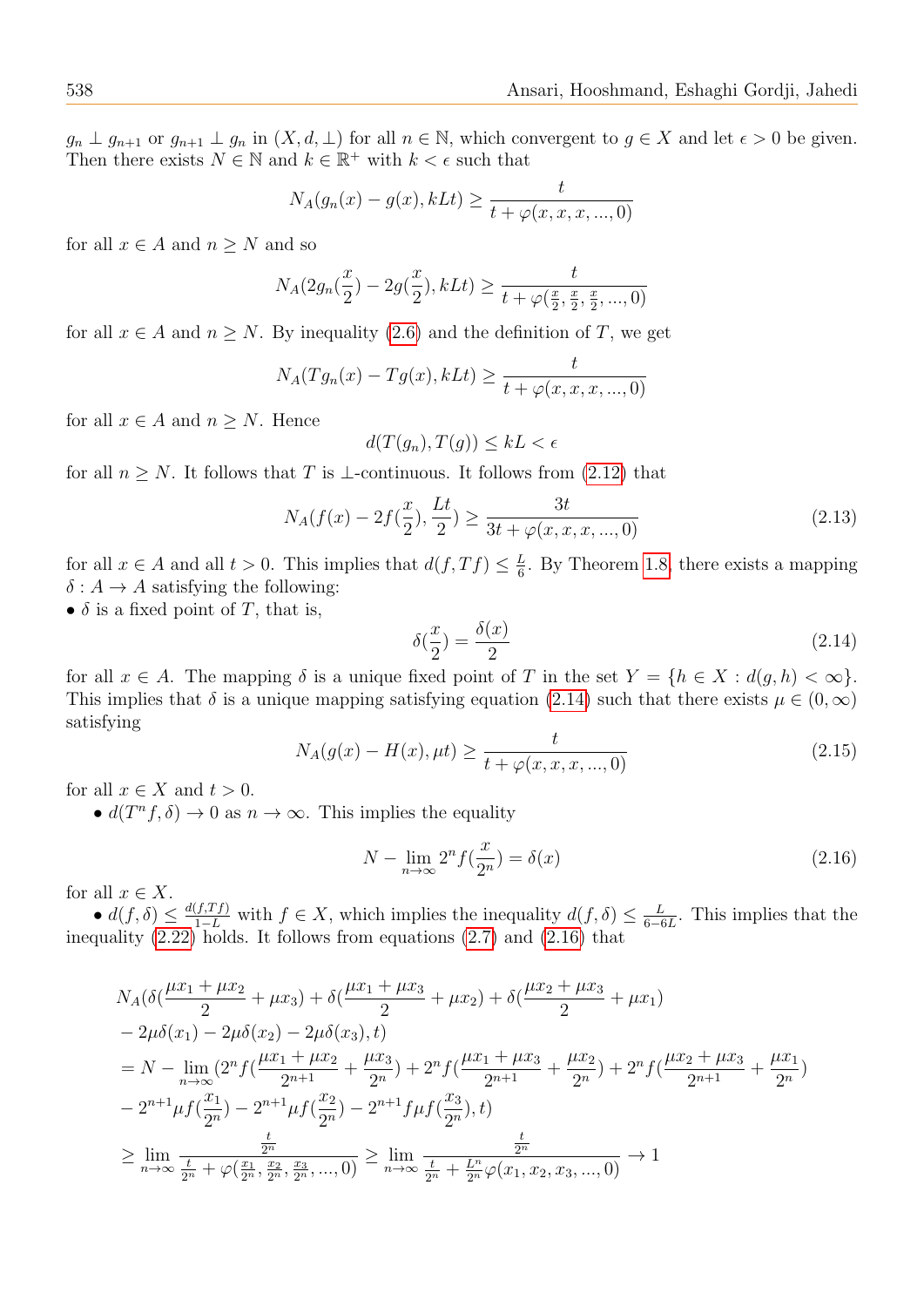for all  $\mu \in \mathbb{T}$ ,  $x_1, x_2, ..., x_n \in A$  and  $t > 0$ . Hence

$$
\delta\left(\frac{\mu x_1 + \mu x_2}{2} + \mu x_3\right) + \delta\left(\frac{\mu x_1 + \mu x_3}{2} + \mu x_2\right) + \delta\left(\frac{\mu x_2 + \mu x_3}{2} + \mu x_1\right) - 2\mu\delta(x_1) - 2\mu\delta(x_2) - 2\mu\delta(x_3) = 0
$$

for all  $x_1, x_2, ..., x_n \in A$ . So the mapping  $\delta : A \to A$  is additive and C-linear. It follows from equations [\(2](#page-3-2).8) that

$$
N_A(2^{n^2} f(\frac{x_1 x_2 ... x_n}{2^{n^2}}) - 2^n f(\frac{x_1}{2^n}) x_2 x_3 ... x_n - x_1 2^n f(\frac{x_2}{2^n}) x_3 ... x_n - ...
$$
  

$$
- x_1 x_2 ... x_{n-1} 2^n f(\frac{x_n}{2^n}), 2^{n^2} t) \ge \frac{t}{t + \varphi(\frac{x_1}{2^n}, \frac{x_2}{2^n}, ..., \frac{x_n}{2^n})}
$$

for all  $x_1, x_2, ..., x_n \in A$ . Then

$$
N_A(2^{n^2} f(\frac{x_1 x_2 ... x_n}{2^{n^2}}) - 2^n f(\frac{x_1}{2^n}) x_2 x_3 ... x_n - x_1 2^n f(\frac{x_2}{2^n}) x_3 ... x_n - ...
$$

$$
- x_1 x_2 ... x_{n-1} 2^n f(\frac{x_n}{2^n}), t) \ge \frac{\frac{t}{2^{2n}}}{\frac{t}{2^{2n}} + \frac{L^n}{2^n} \varphi(\frac{x_1}{2^n}, \frac{x_2}{2^n}, ..., \frac{x_n}{2^n})}
$$

$$
\ge \frac{\frac{t}{2^{2n}}}{\frac{t}{2^{2n}} + \frac{L^n}{2^n} \varphi(x_1, x_2, ..., x_n)} \to 1 \text{ when } n \to \infty
$$

for all  $x_1, x_2, ..., x_n \in A$  and  $t > 0$ . So  $\delta(x_1x_2...x_n) - \delta(x_1)x_2x_3...x_n - x_1\delta(x_2)x_3...x_n - ...$  $x_1x_2...x_{n-1}\delta(x_n) = 1$  for all  $x_1, x_2, ..., x_n \in A$  and  $t > 0$ . It follows from equation (2.[8\)](#page-3-2) that

$$
N_A(2^n f(\frac{x}{2^n}) - 2^n f(\frac{x}{2^n})^*, 2^n t) \ge \frac{t}{t + \varphi(\frac{x}{2^n}, 0, ..., 0)}
$$
\n(2.17)

for all  $x \in A$  and  $t > 0$ . Then

$$
N_A(2^n f(\frac{x}{2^n}) - 2^n f(\frac{x}{2^n})^*, t) \ge \frac{\frac{t}{2^n}}{\frac{t}{2^n} + \varphi(\frac{x}{2^n}, 0, ..., 0)} \ge \frac{\frac{t}{2^n}}{\frac{t}{2^n} + \frac{L^n}{2^n} \varphi(x, 0, ..., 0)}\tag{2.18}
$$

for all  $x \in A$  and  $t > 0$ . Since  $\lim_{n \to \infty} \frac{\frac{t}{2^n}}{\frac{t}{2^n} + \frac{L^n}{2^n} \varphi(x, 0, \ldots, 0)} = 1$  for all  $x \in A$  and  $t > 0$ , we get  $N_A(\delta(\frac{x}{2^n}))$  $\overline{2^n}$ \*) –  $\delta(\frac{x}{2^n})^*$ , t) = 1 for all  $x \in A$  and  $t > 0$ . Thus  $\delta(\frac{x}{2^n})$  $\overline{2^n}$ \*) =  $\delta(\frac{x}{2^n})^*$  for all  $x \in A$ .

Corollary 2.2. Let  $\theta$ , p be non-negative real numbers with  $0 < p < 1$ . Suppose that  $f : A \rightarrow A$  is a mapping, such that

$$
N_A(\Delta_\mu f(x_1, x_2, x_3), t) \ge \frac{t}{t + \theta(\|x_1\|_A^p + \|x_2\|_A^p + \|x_3\|_A^p)}
$$
(2.19)

$$
N_A(D(x_1, x_2, ..., x_n), t) \ge \frac{t}{t + \theta(\|x_1\|_A^p \|x_2\|_A^p ... \|x_n\|_A^p)}
$$
(2.20)

$$
N_A(f(x^*) - f(x)^*, t) \ge \frac{t}{t + \theta(\|x\|_A^p)}
$$
\n(2.21)